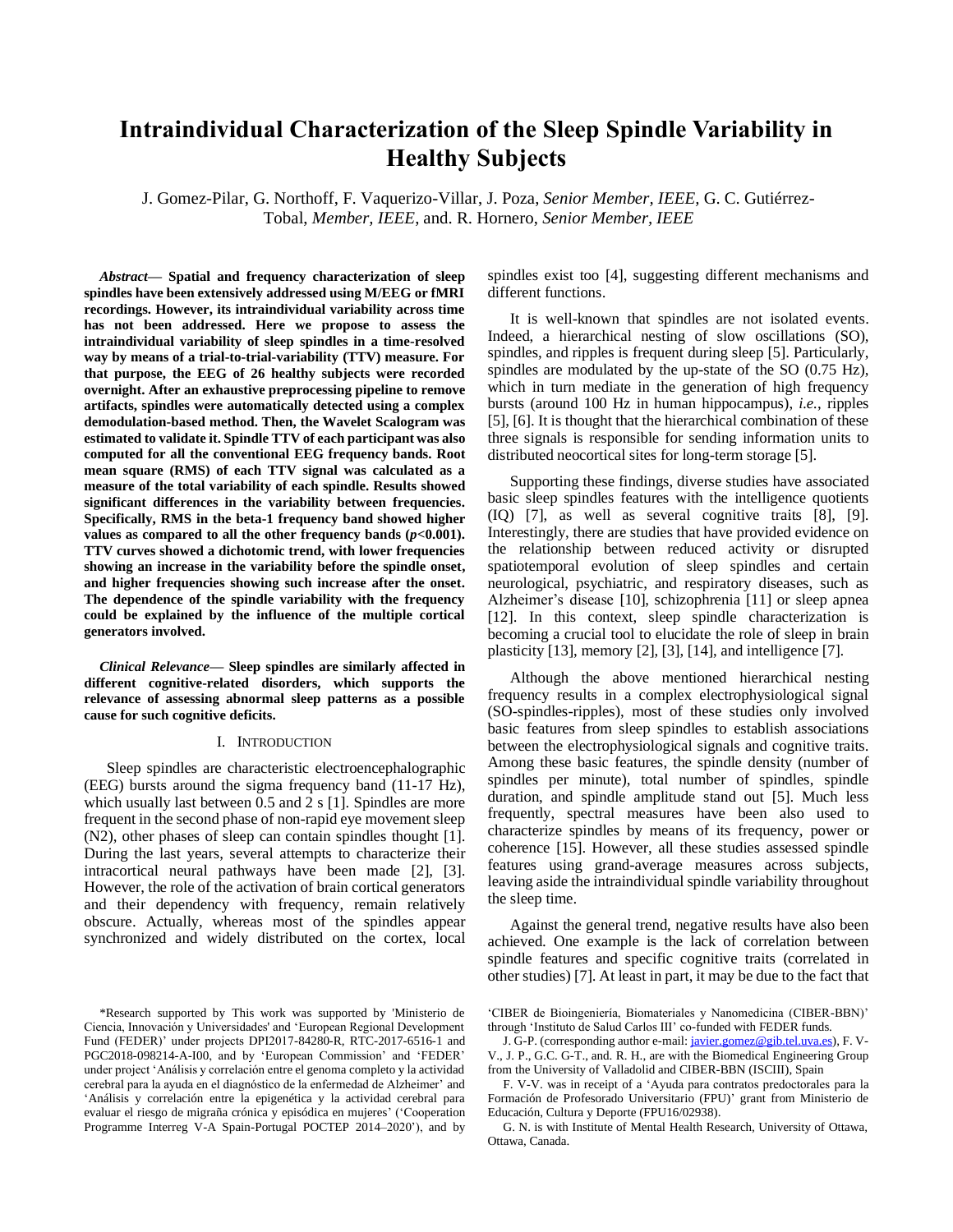certain characteristics of the spindles have been only considered in terms of mean. However, a combination of different types of spindles (*i.e.*, spindle variability) could be the basis for the underlying mechanisms responsible for appropriate long-term storage in neocortical sites. Supporting this assertion, opposite correlation has been found between "fast" and "slow" spindles and IQ measures (*e.g.*, [16]). These studies provide previous evidence on the importance of spindles variability and their dependence on the frequency for correct cognitive development. We here hypothesized that, despite the relatively narrow frequency band of the spindles, the spindle variability is frequency-dependent, showing different behavior for each conventional frequency band of the EEG. In other words, the waves in which spindles are embedded not only modulate the spindle amplitude or frequency, but also its variability throughout the night.

On the basis of the above hypothesis, this study is aimed at analyzing the spindle variability in the conventional EEG frequency bands in order to assess the spindle dynamics and its dependence with the frequency. For this purpose, after an automatic spindle detection, trial to trial variability (TTV, an index of the instability degree) was computed for all subjects in the EEG frequency bands.

## II. MATERIALS AND METHODS

# *A. EEG recordings and preprocessing*

Twenty-six healthy adults (age  $=26.00 \pm 6.69$  years, 18 women) free from sleep disorders were recruited in this study. Participants underwent overnight polysomnography (PSG) using the Embla Titanium PSG system (Natus, San Carlos, CA). EEG, electrooculographic (EOG), and electromyographic (EMG) signals were acquired with impedances < 5 kΩ, at a sampling rate of 500 Hz, referenced to FPz. EEG was acquired using 11 gold-plated electrodes placed according to the conventional 10-20 system.

The EEG signals were re-referenced offline to the average activity of the mastoid derivations for sleep stage scoring. Sleep stages (wake before sleep, N1, N2, N3, REM), as well as noisy segments, were marked using RemLogic analysis software (Natus) in epochs of 30 seconds, as recommended by the American Academy of Sleep Medicine [1]. After removing noisy epochs, signals were filtered using a band-pass finite impulse response (FIR) filter between 1 and 70 Hz using a Hamming window. Finally, an adaptative epoch rejection protocol using a statistical-based thresholding method was applied: (i) the mean and standard deviation of each channel was computed, (ii) epochs that exceeded mean  $\pm$  4  $\times$  standard deviation in at least two channels were discarded [17]. After resampling EEG data to 250 Hz, automatic spindle detection was carried out in the cortical midline electrodes (Fz, Cz and Pz) using a previously validated method [18]. Spindles were then segmented from 1 second before the spindle onset to 2 seconds after it, defining each temporal window as a single trial, *i.e.*,  $x[n]$  with *n* representing samples from -250 to 500. All the preprocessing was applied using in-house MATLAB (The MathWorks, 2017b) scripts and the EEGLAB toolbox [19].

## *B. EEG processing: Wavelet Scalogram (WS)*

Although the automatic spindle detection method has already been widely validated in previous studies [18], this dataset lacked sleep-related events labeled by an expert. For this reason, we decided to control for the right functioning of the method by means of a thorough time-frequency analysis.

The non-stationarity of the EEG recordings must be considered for such time-frequency analysis. When transient states of EEG are analyzed, as the case of spindles, nonstationarity becomes even more critical. This forces to use alternative methods to the classical Fourier analyses. In this study, Continuous Wavelet Transform (CWT) was used for time-frequency analysis. Specifically, the complex Morlet wavelet was chosen as "mother wavelet" to provide a biologically plausible fit to the EEG signals [20]. Bandwidth and wavelet center from the complex Morlet, as well as the dilatation factor for the CWT, were set as in [20] in order to obtain a balance between time and frequency resolutions.

The Wavelet Scalogram (WS) was subsequently computed from the CWT of each trial, channel and subject. WS provides a summary of the energy distribution (time and frequency) for each spindle detected. We here normalized the WS so that the summation across frequency was 1. Thus, it can be interpreted as a probability density function:

$$
WS_n(k,s) = \frac{\|cwT(k,s)\|^2}{\sum_{s} \|cwT(k,s)\|^2},\tag{1}
$$

where  $k$  represents the translation factor and  $s$  the dilatation factor.

#### *C. EEG processing: trial-to-trial variability (TTV)*

With the aim of assessing the spindle variability across trials, TTV was computed for each subject. TTV index was defined as the normalized standard deviation (SD) in a timeresolved way. The normalization was conducted with respect to the SD at the spindle onset by a successive subtraction and division:

$$
TTV[n] = \frac{std(x[n]) - std(x[0])}{std(x[0])},\tag{2}
$$

where  $std(\cdot)$  represents the SD function and  $x[0]$  is the EEG signal at the stimulus onset.

Normalized TTV index was then computed for the EEG conventional bands: delta (1-4 Hz), theta (4-8 Hz), alpha (8-13 Hz), beta-1 (13-19 Hz), beta-2 (19-30 Hz) and gamma (30-70 Hz).

# *D. Statistical analysis*

Root mean square (RMS) of the TTV index was computed as a statistic of the variability degree in each frequency band and subject. Then, after confirming that the parametric assumptions did not meet, Friedman test was used to assess the effect of the frequency on the RMS of the TTV. Finally, Wilcoxon signed-rank test was used for pairwise comparisons.

## III. RESULTS

#### *A. Sleep spindles statistics*

Statistics about the total number of spindles automatically detected in the three selected channels, as well as their duration (mean and SD), are summarized in Table 1. Considering all participants together, more than 100,000 spindles were detected in Fz, Cz and Pz, with longer durations and higher recurrence on the parietal lobe (see Table 1).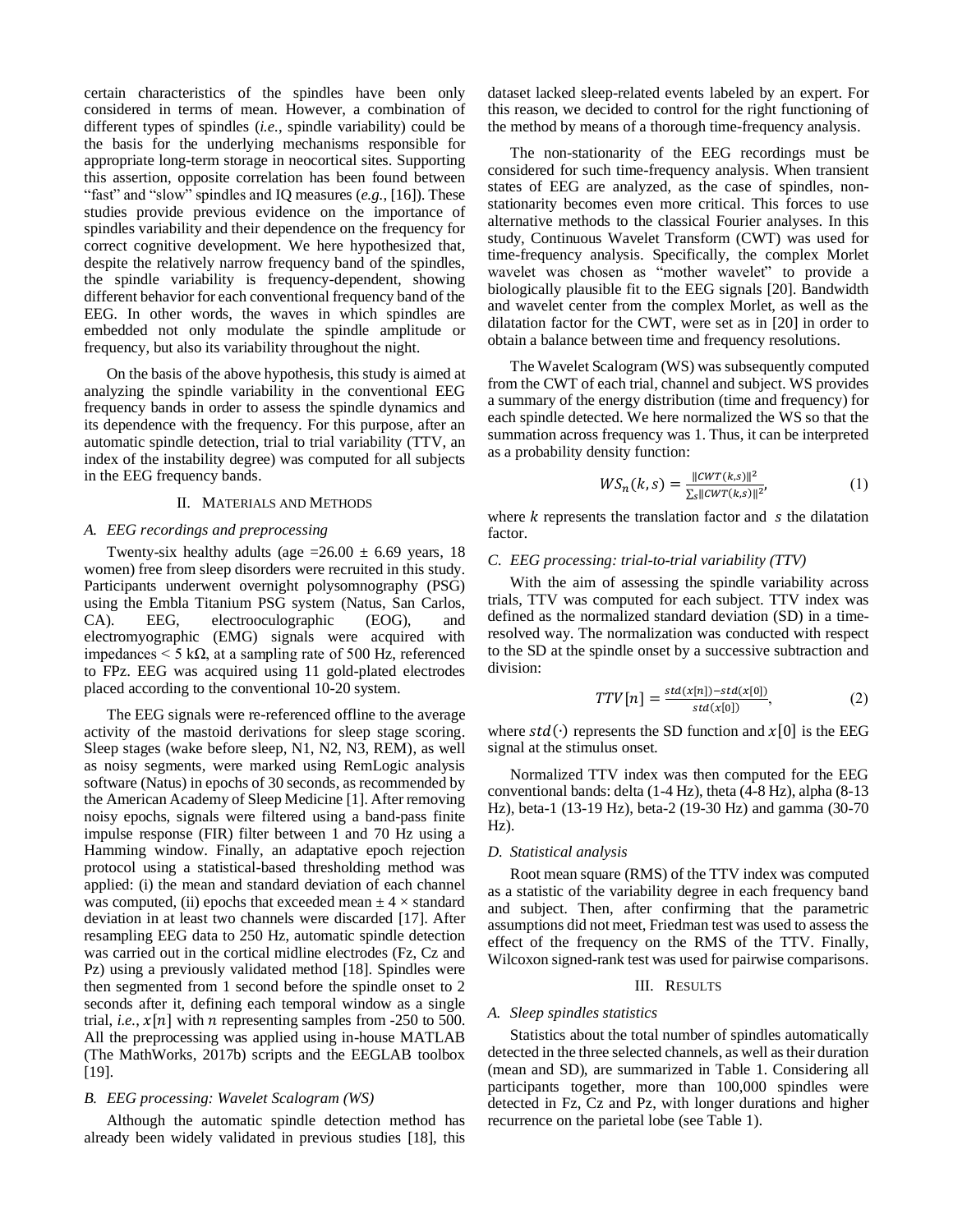

TABLE I. SPINDLE STATISTICS, MEAN (SD)

Figure 1. Averaged Wavelet Scalogram. The peak in power around 13 Hz after the spindle onset proves a suitable spindle detection by the algorithm. The colormap also reveals that most spindles have an average spindle duration shorter than 1 second.

In order to validate the automatic spindle detection procedure, WS was calculated for all the trials. Figure 1 shows the grand-averaged scalogram across trials, channels and subjects, along with the spectral power in such windows of 3 seconds (right panel). A peak of power was observed around 13 Hz in the period between the spindle onset and 0.5 seconds. The figure reveals that most of the spindles detected are shorter than 1 second, which is coherent with the average duration showed in Table 1 (0.9 s).

#### *B. Sleep spindles variability*

Once assessed the correct spindle detection, the normalized TTV index with respect to the spindle onset was calculated. Figure 2 shows the averaged spindle variability for each EEG frequency band. Depending on the band, a different trend of the TTV can be observed, which reveals a frequencydependent nature of the spindle variability. Lower frequencies (delta and theta) showed a slight increase on the spindle variability before the spindle onset. By contrast, and higher increased variability was shown in alpha and beta-1, with beta-2 and gamma showing slight increase.

RMS was calculated for each participant to assess the variability degree of each band.Figure 3 shows the distribution of RMS for all the frequency bands. Friedman test revealed a statistically significant effect of the frequency band in the RMS distribution ( $p<0.001$ ,  $p=59.67$ ). Interestingly, beta-1 showed the higher variability degree, with statistically significant differences when compared with the remaining frequency bands (*p*<0.001, Wilcoxon signed-rank test). Similarly, alpha showed statistical significant differences with delta (*p*=0.003, *Z*=2.94) and theta (*p*=0.003, *Z*=2.94), but not beta-2 or gamma  $(p>0.05)$ .

## IV. DISCUSSION

Using overnight EEG, we investigated the dependence of the spindle variability on the frequency through the assessment



Figure 2. Spindle variability for each EEG frequency band by means of the normalized TTV index. Lower frequencies bands (delta and theta) show an increase on variability before the spindle onset. On the contrary, increased variability is shown in intermediate and higher frequencies (mainly in beta-1).



Figure 3. Root mean square of the TTV for each frequency band. A statistically significant effect of the frequency band was shown (\*\* *p*<0.001, Friedman test), with higher values in the beta-1 frequency band.

of differences in the TTV for the conventional EEG frequency bands. RMS was used to quantify the degree of spindle variability for each participant and band.

TTV curves showed different shapes depending on the frequency band, with an increase in variability in the lower frequencies before the spindle onset, followed by an increase in the higher ones after it. These findings can be linked to the